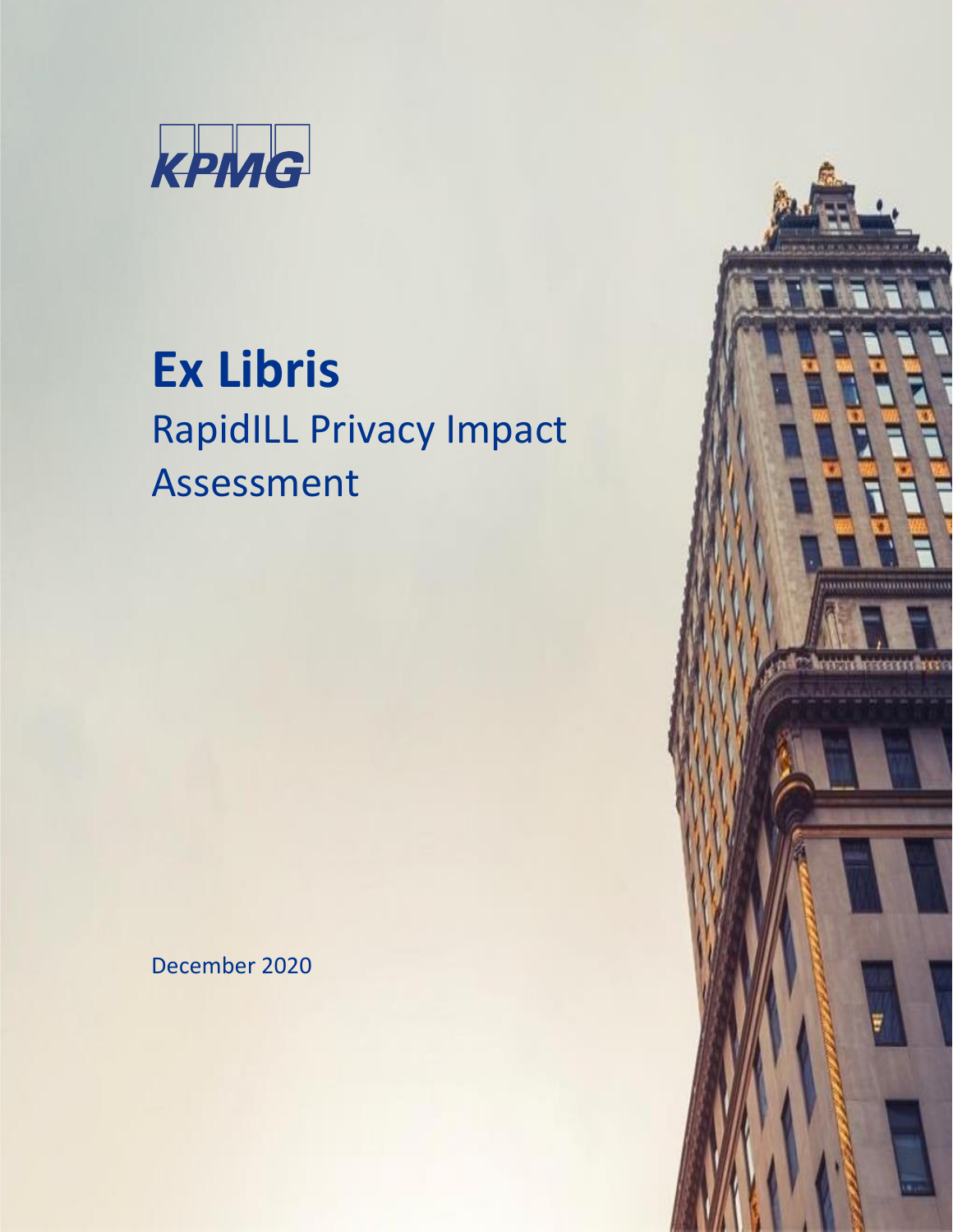

# <span id="page-1-0"></span>1 - Table of Contents

© 2017 KPMG Somekh Chaikin, an Israeli member firm of the KPMG network of independent member firms affiliated with KPMG International Cooperative ("KPMG International"), a Swiss entity. All rights reserved.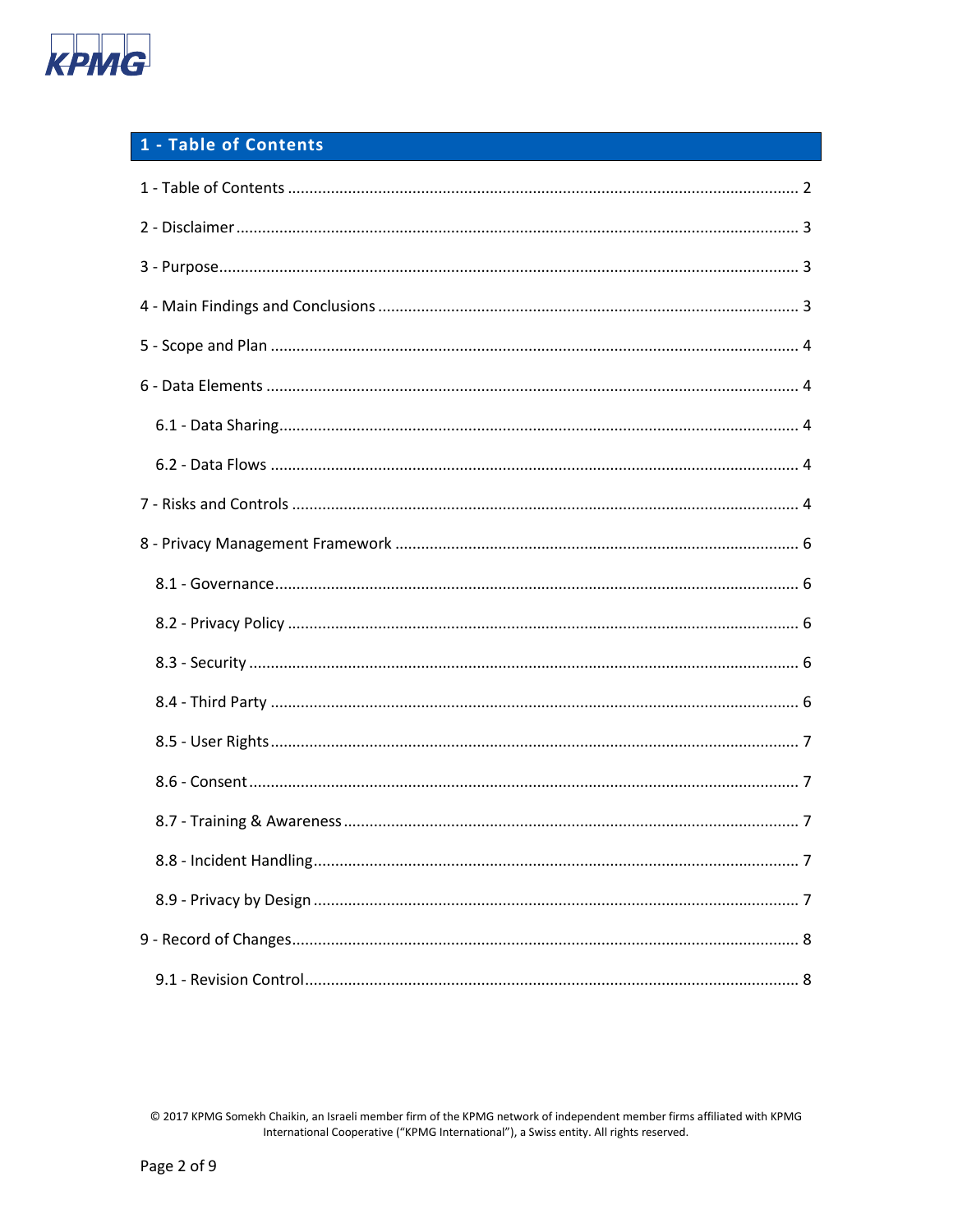

# <span id="page-2-0"></span>**2 - Disclaimer**

This report is provided to Ex Libris Ltd. If this report is received by anyone other Ex Libris Ltd. The recipient is placed on notice that the attached report has been prepared solely for use in connection with Ex Libris Ltd. and this report and its contents may not be shared with or disclosed to anyone by the recipient without the express consent of Ex Libris Ltd. and KPMG Somekh Chaikin. KPMG Somekh Chaikin shall have no liability for the use of this report by anyone other than Ex Libris Ltd. and shall pursue all available legal and equitable remedies against recipient, for the unauthorized use or distribution of this report.

#### <span id="page-2-1"></span>**3 - Purpose**

The Privacy Impact Assessment (PIA) is a process that identifies what impact a project, initiative or general collection, and use of information might have on the privacy of individuals. A PIA is a point-in-time assessment, and the resultant report and other outputs should be revisited as changes occur to the processes that were originally assessed.

This PIA includes a brief description of the data processed in the RapidILL service, the privacy impact, and the measures Ex Libris is taking in order to manage the risks involved.

#### <span id="page-2-2"></span>**4 - Main Findings and Conclusions**

We have reviewed the privacy risks regarding RapidILL service and the privacy and security controls designed to mitigate those risks.

It should be noted that Ex Libris is a data processor, therefore, the data-relating processes are the responsibility of the data controller (Ex Libris customers), such as consent management.

RapidILL provides the librarian with the option to add first name and family name, although it is not required information. This information is deleted once a week.

After reviewing all material GDPR aspects, the privacy risks and implemented controls, any residual risk that we found was minimal. Our impression is that Ex Libris efforts in implementing GDPR requirements are well managed, resulting in a good level of compliance. Ex Libris has also appointed a Data Protection Officer (DPO).

One of the main principles of GDPR is Privacy by Design, which means promoting privacy principles throughout product and process development from the start, and maintaining this while products and services are developing. In order to maintain compliance, Ex Libris will need to continue their practice of making the privacy of its customers a core value, and lead by example for other players in the market.

<sup>© 2017</sup> KPMG Somekh Chaikin, an Israeli member firm of the KPMG network of independent member firms affiliated with KPMG International Cooperative ("KPMG International"), a Swiss entity. All rights reserved.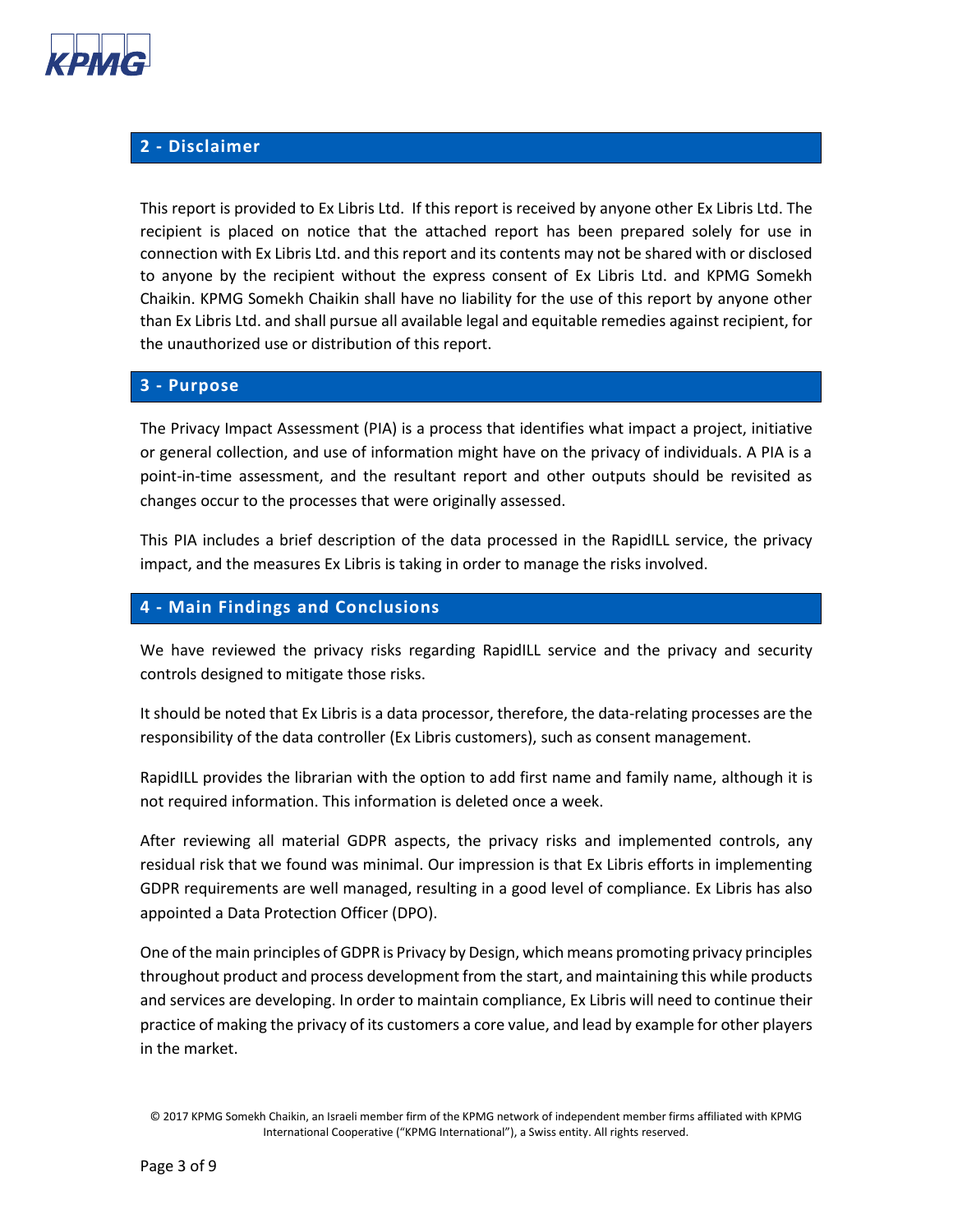

## <span id="page-3-0"></span>**5 - Scope and Plan**

This PIA scope is the RapidILL service, where Ex Libris is the data processor. The purpose for data processing is for the convenience of the librarians who placed the order on behalf of the patron.

#### <span id="page-3-1"></span>**6 - Data Elements**

*Data needed for processing* – information about the data subjects (library patrons and library staff) are provided by the Ex Libris customer (library authority). Additional personal data updates are done by the library staff when needed, and the processes involved are the sole responsibility of the library, which is the data controller.

RapidILL enables the collection of only first name and last name of the patron for a limited duration of time (one week) and the first name, last name, and email address for library staff. The data is not encrypted.

<span id="page-3-2"></span>*6.1 - Data Sharing*

Information is not shared by Ex Libris with any third party organizations or individuals. The Ex Libris customer determines how and what information is shared with third parties. Notice about information collection and sharing is detailed in: [https://www.exlibrisgroup.com/privacy-policy-](https://www.exlibrisgroup.com/privacy-policy-%201-2/)[1-2/](https://www.exlibrisgroup.com/privacy-policy-%201-2/)

## <span id="page-3-3"></span>*6.2 - Data Flows*

Data is collected and provided by library management (data controller), which provides library services by the library staff (data subjects) to the patrons (data subjects), and enters this data into RapidILL.

RapidILL processing and data storage is performed in the United States (see Section 8.4). Ex Libris complies with the EU-U.S. Privacy Shield Framework and the Swiss-U.S. Privacy Shield Framework as set forth by the U.S. Department of Commerce regarding the collection, use, and retention of personal information transferred from the European Union and Switzerland to the United States. Ex Libris has certified to the Department of Commerce that it adheres to the Privacy Shield Principles.

Data is not transferred by Ex Libris to any third party, except as authorized or initiated by the Ex Libris customer.

## <span id="page-3-4"></span>**7 - Risks and Controls**

<sup>© 2017</sup> KPMG Somekh Chaikin, an Israeli member firm of the KPMG network of independent member firms affiliated with KPMG International Cooperative ("KPMG International"), a Swiss entity. All rights reserved.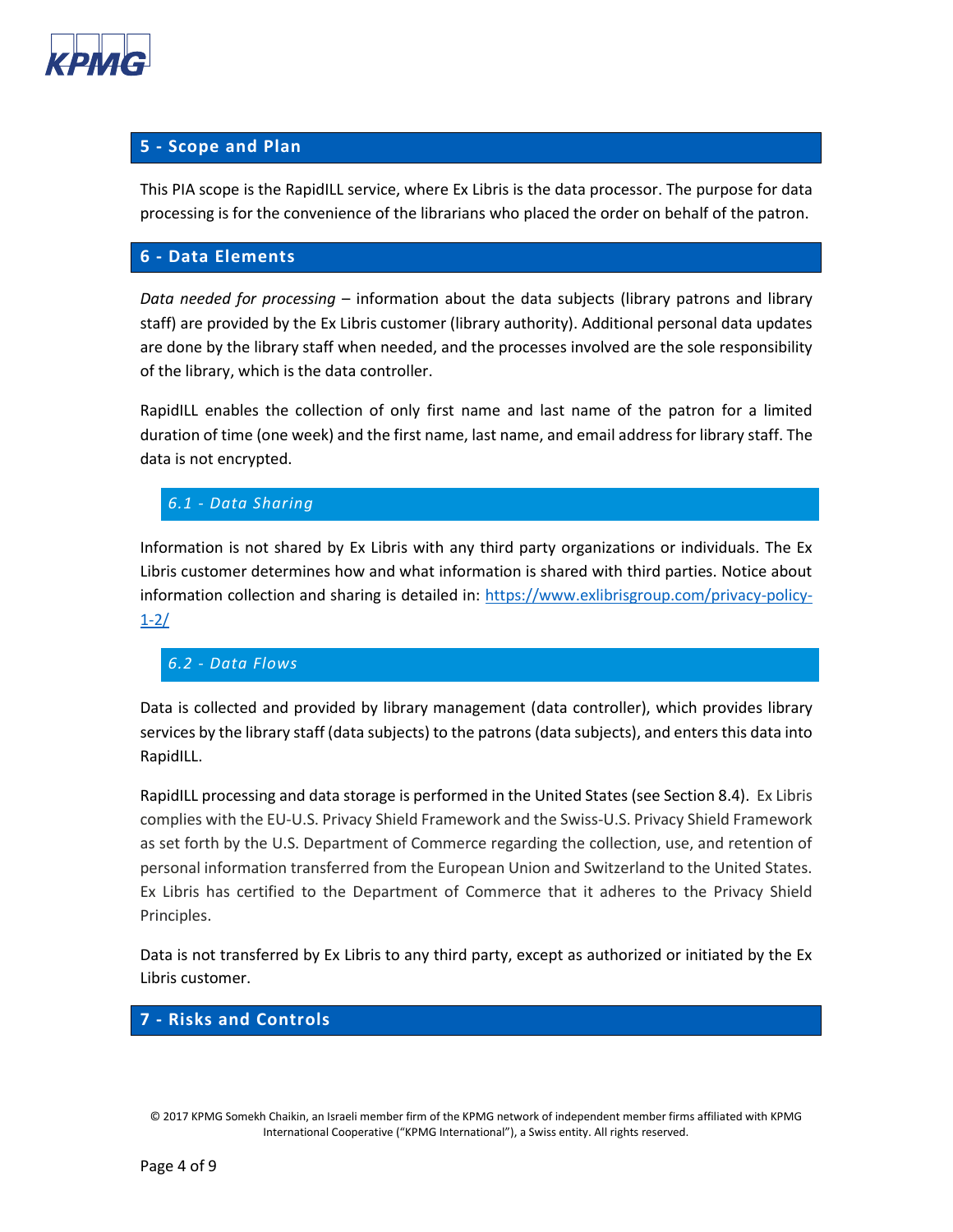

Data processing involves high volume activities involving a large number of people or a larger percentage of the relevant population. Yet, the sensitivity of the information collected about individuals (patrons) is low. None of the data elements are considered special category (GDPR Article 9).

Specific risks and controls:

| <b>Main Risks</b>                                                                            | <b>Key Controls</b>                                                                                                                                                                                                                                                                                                                     |
|----------------------------------------------------------------------------------------------|-----------------------------------------------------------------------------------------------------------------------------------------------------------------------------------------------------------------------------------------------------------------------------------------------------------------------------------------|
| Disclosure of individuals' data to<br>unauthorized party - internal users                    | Access management controls,<br>authentication and authorization<br>mechanisms<br>Limited personal data retained for<br>very limited amount of time                                                                                                                                                                                      |
| Disclosure of individuals' data to<br>unauthorized party - external party<br>(e.g., hackers) | Application security measures<br>$\overline{\phantom{0}}$<br>Operational security including: data<br>center security, server security and<br>network security<br>Intrusion prevention<br>Contractual agreements<br>$\overline{\phantom{0}}$<br>Security monitoring<br>Limited personal data retained for<br>very limited amount of time |
| Processing of personal data without<br>proper need                                           | Contractual agreement<br>Privacy by Design processes, managed<br>by DPO, including privacy<br>implementation in product<br>development<br>Privacy assessments<br>Limited personal data retained for<br>very limited amount of time                                                                                                      |
| <b>Breach of individual rights</b>                                                           | Data Processing Agreement<br>Most individual rights are<br>-<br>responsibility of data controller<br>Governance processes by DPO                                                                                                                                                                                                        |

<sup>© 2017</sup> KPMG Somekh Chaikin, an Israeli member firm of the KPMG network of independent member firms affiliated with KPMG International Cooperative ("KPMG International"), a Swiss entity. All rights reserved.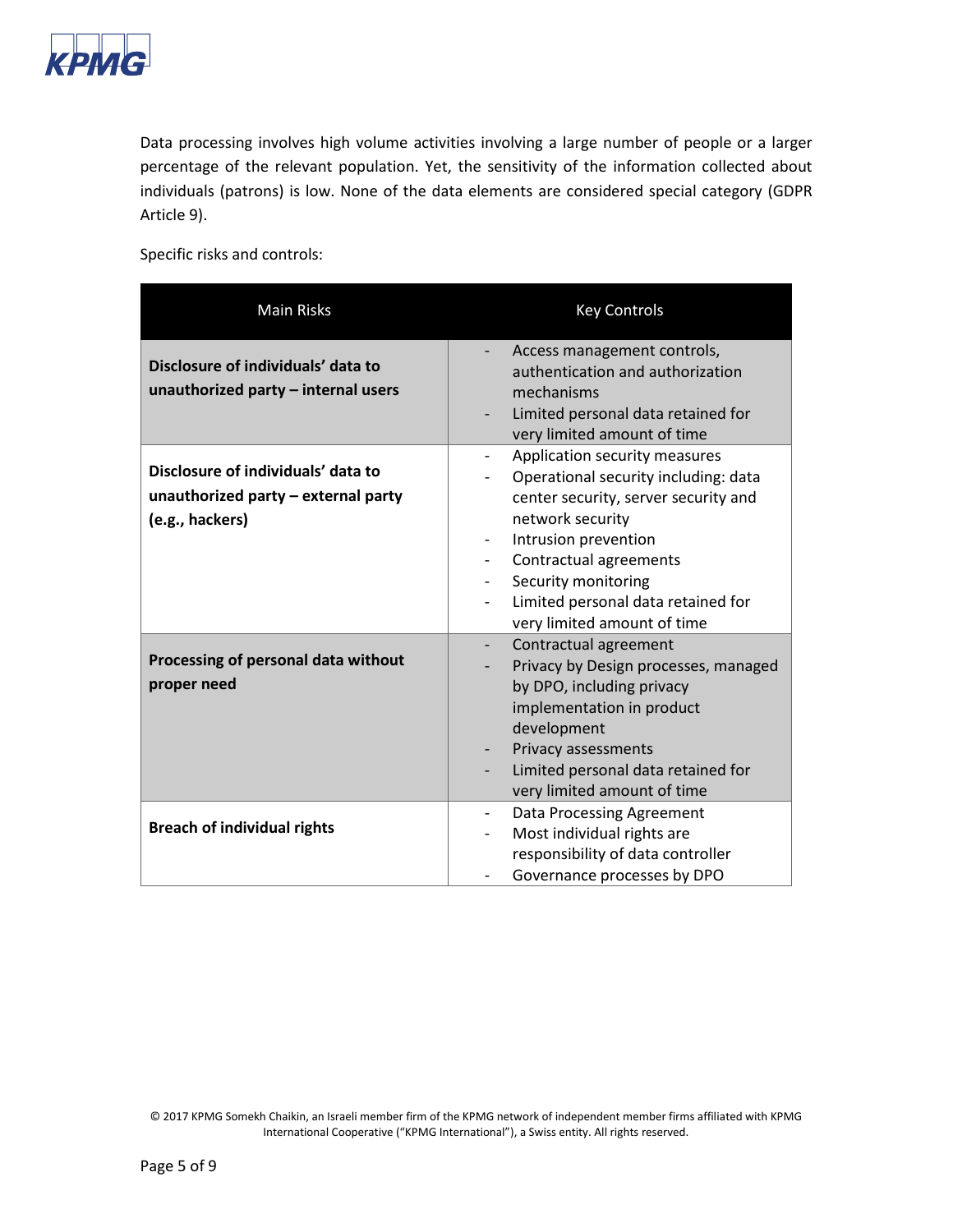

## <span id="page-5-1"></span><span id="page-5-0"></span>**8 - Privacy Management Framework**

#### *8.1 - Governance*

Ex Libris is ISO 27701 (privacy information management system) certified. Adherence to the framework is the responsibility of Ex Libris DPO, Ellen Amsel. This includes the product development lifecycle and privacy processes implemented throughout Ex Libris.

<span id="page-5-2"></span>*8.2 - Privacy Policy*

The Ex Libris Privacy Policy relating to RapidILL is published in: <https://www.exlibrisgroup.com/privacy-policy-1-2/> and managed by the DPO.

<span id="page-5-3"></span>*8.3 - Security*

Ex Libris has implemented a multi-tiered security model that covers all aspects of our cloud-based systems. The security model and controls are based on international standards, such as ISO/IEC 27001:2005 and ISO/IEC 27002, the standards for an information security management system (ISMS). The full list of Ex Libris ISO certifications can be found [here.](https://knowledge.exlibrisgroup.com/Cross-Product/Security/Certifications)

Information security policy is clear and published in:

[https://knowledge.exlibrisgroup.com/Cross\\_Product/Security/Policies/Ex\\_Libris\\_Information\\_Se](https://knowledge.exlibrisgroup.com/Cross_Product/Security/Policies/Ex_Libris_Information_Security_Policy_v1.3) [curity\\_Policy\\_v1.3](https://knowledge.exlibrisgroup.com/Cross_Product/Security/Policies/Ex_Libris_Information_Security_Policy_v1.3)

Security controls include:

- Physical security
- Operational security
- Network security
- Intrusion prevention
- Application security
- Access control
- Asset management
- Backup controls
- Privacy management
- Risk management and compliance

#### <span id="page-5-4"></span>*8.4 - Third Party*

Ex Libris uses data center co-location providers. Ex Libris owns and manages all the equipment in the data center and monitors the security controls over the data center vendor using SOC2 Type 2) audit reports. Additional information can be found at the Ex Libris Trust Center.

© 2017 KPMG Somekh Chaikin, an Israeli member firm of the KPMG network of independent member firms affiliated with KPMG International Cooperative ("KPMG International"), a Swiss entity. All rights reserved.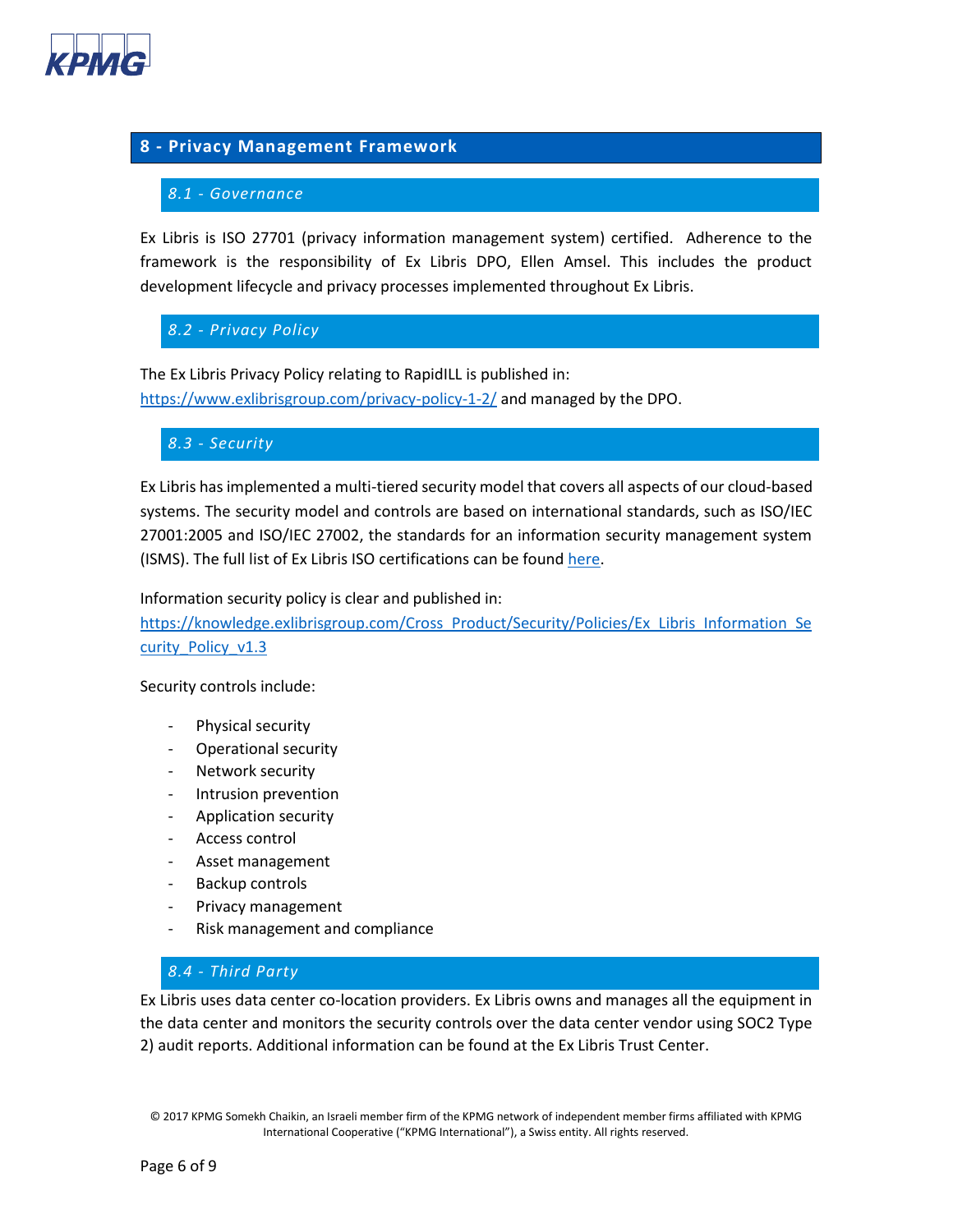

Personal data is not shared by Ex Libris with any third parties, except as authorized or initiated by the Ex Libris customer.

#### <span id="page-6-0"></span>*8.5 - User Rights*

*Data is collected and provided by library management* - data is processed according to the data processing agreement, and individual consent is the responsibility of the library (the data controller).

In general, Ex Libris provides their customers with processes and tools to allow patrons the ability to access and correct their personal data, and to delete their personal information in accordance with the library's policies. However, since RapidILL does not include personal data, these processes and tools are not relevant.

<span id="page-6-1"></span>*8.6 - Consent*

If consent is necessary, it is managed by the customer (library), who is the data controller.

#### <span id="page-6-2"></span>*8.7 - Training & Awareness*

Ex Libris is managing a privacy awareness training program, as well as a security awareness training program. Additionally, specialized Privacy by Design training has been conducted specifically for GDPR.

#### <span id="page-6-3"></span>*8.8 - Incident Handling*

Ex Libris has constructed incident response and notification procedures. Procedures include breach notification policy and the involvement of the DPO in case of a data breach.

#### <span id="page-6-4"></span>*8.9 - Privacy by Design*

Ex Libris has implemented Privacy by Design processes, which involve the DPO and privacy concerns from the beginning of product development and through change management.

#### 8.9.1 - Data minimization

The information collected by RapidILL (first name, last name, and email address) is limited to the information necessary, relevant and proportionate to the purposes of the system use. Only personal data which is necessary for the processing is collected.

#### 8.9.2 - Data retention

<sup>© 2017</sup> KPMG Somekh Chaikin, an Israeli member firm of the KPMG network of independent member firms affiliated with KPMG International Cooperative ("KPMG International"), a Swiss entity. All rights reserved.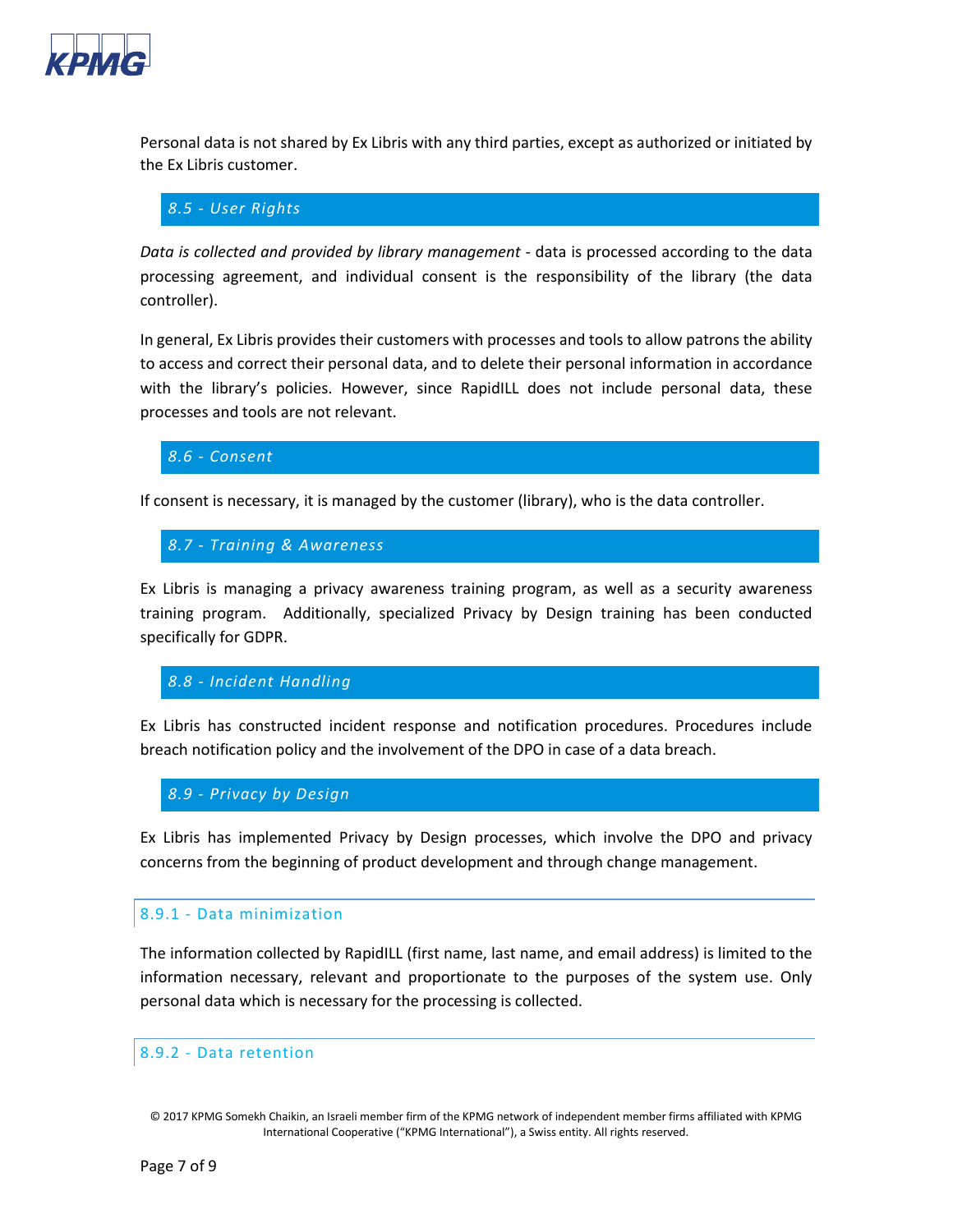

Data for patrons is retained for one week and is only for operational purposes. Data for library staff is maintained as needed.

# <span id="page-7-0"></span>**9 - Record of Changes**

| <b>Type of Information</b> | <b>Document Data</b>                                                   |
|----------------------------|------------------------------------------------------------------------|
| Document Title:            | RapidILL Privacy Impact Assessment                                     |
| Document Owner:            | Tomer Shemesh - Ex Libris Chief Information Security Officer<br>(CISO) |
| Approved by:               | Ellen Amsel, Privacy and Regulation Officer & DPO                      |
| Release date:              | Oct 16,2018                                                            |
| Reviewed & Revised:        | <b>Tomer Shemesh</b>                                                   |

# <span id="page-7-1"></span>*9.1 - Revision Control*

| <b>Version</b><br><b>Number</b> | <b>Nature of Change</b> | <b>Date Approved</b> |
|---------------------------------|-------------------------|----------------------|
| 1.0                             | Initial version         | December, 2019       |
| 2.0                             | Reviewed and updated    | March 15, 2020       |
| 2.1                             | Reviewed and updated    | August 25, 2020      |
| 2.2                             | Reviewed and updated    | October 22, 2020     |

© 2017 KPMG Somekh Chaikin, an Israeli member firm of the KPMG network of independent member firms affiliated with KPMG International Cooperative ("KPMG International"), a Swiss entity. All rights reserved.